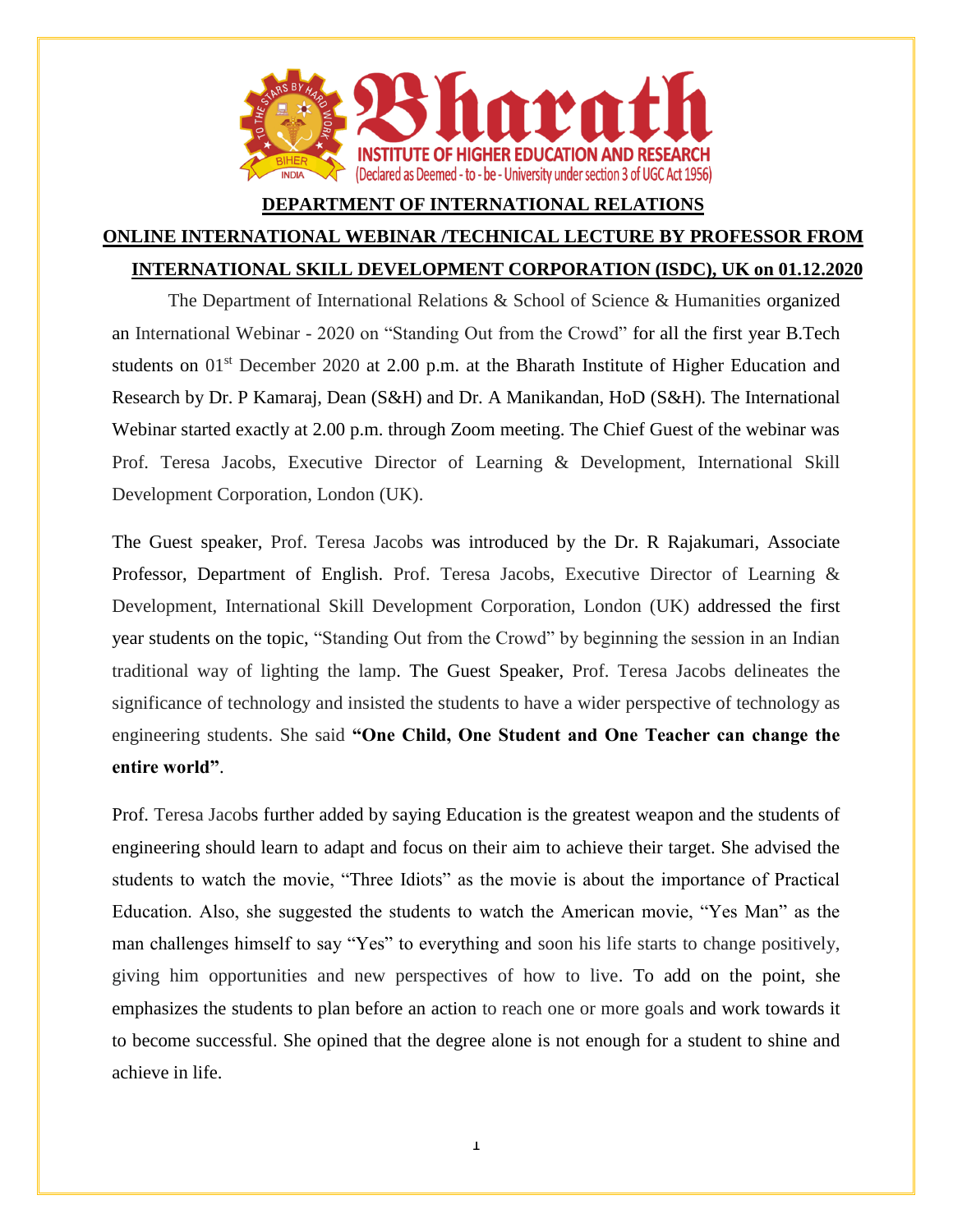In addition, Prof. Teresa Jacobs gave an insight on the significance of Employability and its enormous power in what one does. Further, she added by saying that the students are the unique generation and attitude in them matters a lot. At the end, she opined that the next generation will focus more on analytics of data and gave an insight about the job sectors that use analytics specialists. Also, she said that there will be huge demand with good packages for Analytics of data. Finally, Prof. Teresa Jacobs asked the students to stand out from the crowd and showcase their talents. She adds that nothing is more expensive than a missed opportunity.

More than 550 students participated in the International Webinar - 2020 on "Standing Out from the Crowd". On the whole, the session gave an insight on the consequence of setting goal, planning work, and utilising opportunities, standing out from the crowd by being different and on the significance of Analytics of Data.



The Vote of Thanks was rendered by Prof. A S Raagavi, Assistant Professor in English.

**Prof. Teresa Jacobs delivers his lecture on "Standing Out from the Crowd" on 1 st Dec 2020**